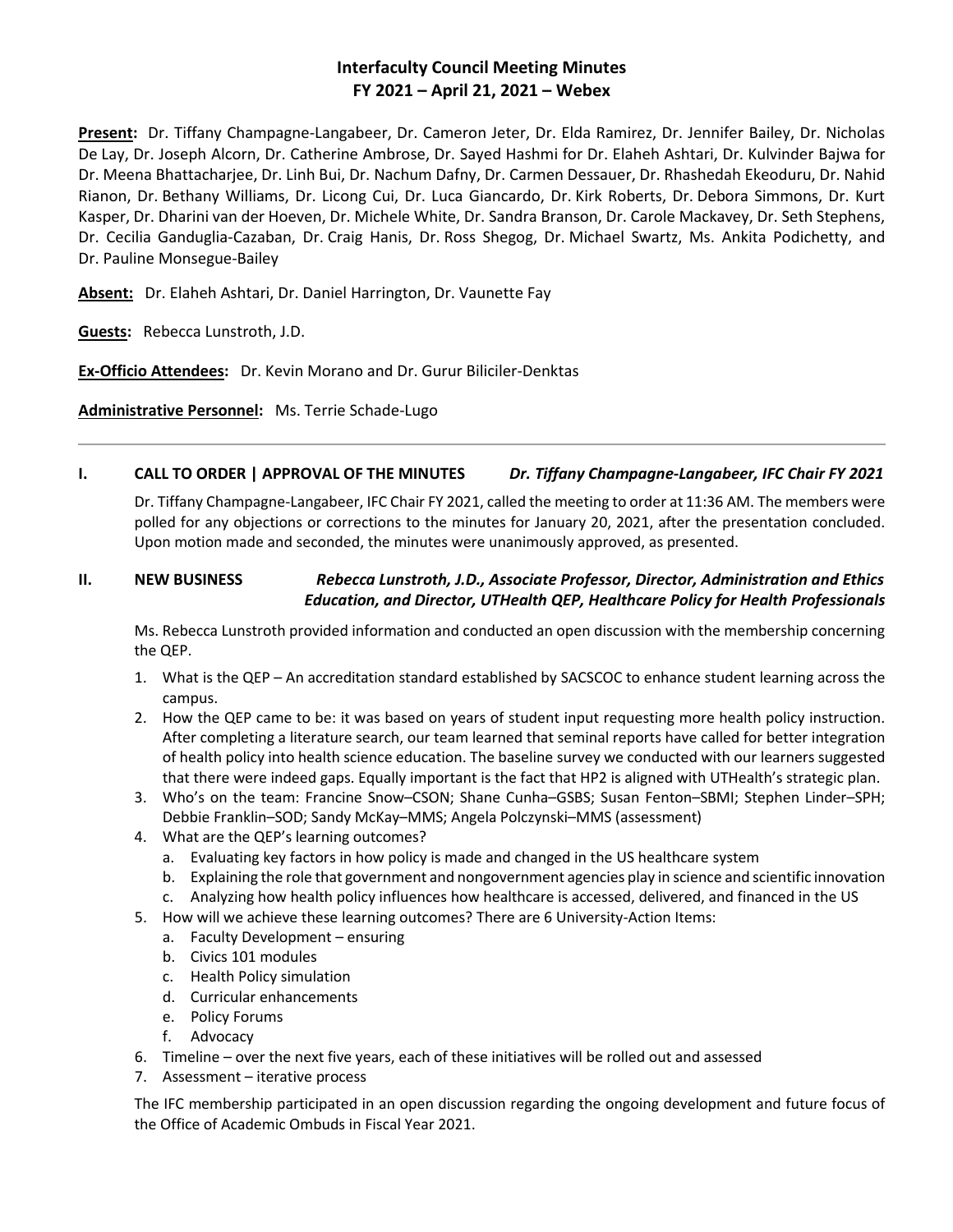## **III. ANNOUNCEMENTS** *Dr. Kevin A. Morano Associate VP for Faculty Affairs & Development, UTHealth*

- Dr. Morano advised that UTHealth recently went through the Southern Association of Colleges and Schools Commission on Colleges (SACSCOC) reaccreditation visit, and we passed with flying colors. We do not have any citations or anything to address. This outcome was a remarkable achievement with the volume of data we have to put together at all the schools, the coordination of the data, and in no small part was the quality of the QEP put forth. The SACSCOC reaccreditation happens every ten years, so we will be able to relax for a while, and then it starts back up with updating materials required for the review.
- The University Promotion and Tenure Committee met two weeks ago, and the results were provided to all schools. For anyone that was reviewed this year, congratulations. Dr. Morano advised that if anyone is not at this place yet and wants to know how to get there, please reach out to the Faculty Affairs and your Chairs at the schools. He advised that everyone should always feel free to contact him to discuss. Our tenure rate is high, and our promotion rate is very high, probably due to all of the work done by the schools on the frontend.
- About two weeks ago, we successfully achieved securing LabArchives electronic notebook software package for UTHealth. He provided a demonstration to the attendees. LabArchives provided a Zoom 90-minute training on April 12 and will provide another training on April 29. For more information, please review the information on the websit[e https://uth.edu/research/labarchives/about.](https://uth.edu/research/labarchives/about)

## **IV. UNFINISHED BUSINESS**

### **Campus Reports:**

### **Cizik School of Nursing** *Dr. Sandra Branson*

### **Announcements**

- Jessica Hartos, PhD, joined Cizik School of Nursing at The University of Texas Health Science Center at Houston as the new Assistant Dean for Education and Assessment effective March 1, 2021. In this role, Dr. Hartos reports to Vice Dean for Academic Affairs Cathy L. Rozmus, PhD, RN, FANN, and will focus on program evaluation, assessment, and accreditation activities.
- Assistant Professor Anitra Frederick, PhD, RN, has been named director of the [Pacesetter BSN](https://nursing.uth.edu/prospstudent/bsn/pace/) program effective April 1 at Cizik School of Nursing at The University of Texas Health Science Center at Houston.
- UTHealth formed a DEI task force, and Elda Ramirez, PhD, RN serves as the inaugural chair of the council.
- Dr. Elda Ramirez is a 2021 recipient of the Caring Heart Award from the [Institute for Spirituality and Health.](https://www.spiritualityandhealth.org/) She and other frontline workers were honored during a live-streamed celebration last night. Watch Dr. Ramirez's [acceptance video.](https://youtu.be/LL2zAm1Kni4)
- Dr. Diane Santa Maria has been named president, and Dr. Sydnee Lucas, secretary of the Texas Regional Chapter of the Society for Adolescent Health and Medicine. They will each serve two-year terms.
- Stacey Crane, PhD, RN received a K-23 Mentored Patient-Oriented Research Career Development Award from the National Institutes of Health/National Institute of Nursing Research (NIH/NINR) titled "Facilitating Comprehensives Self and Proxy Symptom Assessments for Children with Cancer" (K23 NR019294). This \$445,144 three-year grant builds on Crane's earlier research to expand her development of the Smart Pediatric Oncology Tracker of Symptoms (SPOTS), a web-based interface designed to make it easier for kids with cancer and their parents to report symptoms in real-time.
- Assistant Professor Daniel Arellano, PhD, RN, worked with the National Disaster Medical System and a Disaster Medical Assistance Team (DMAT) in a New York vaccination clinic. DMATs are civilian teams of health care professionals who typically respond to hurricanes, earthquakes, wildfires, and other natural disasters.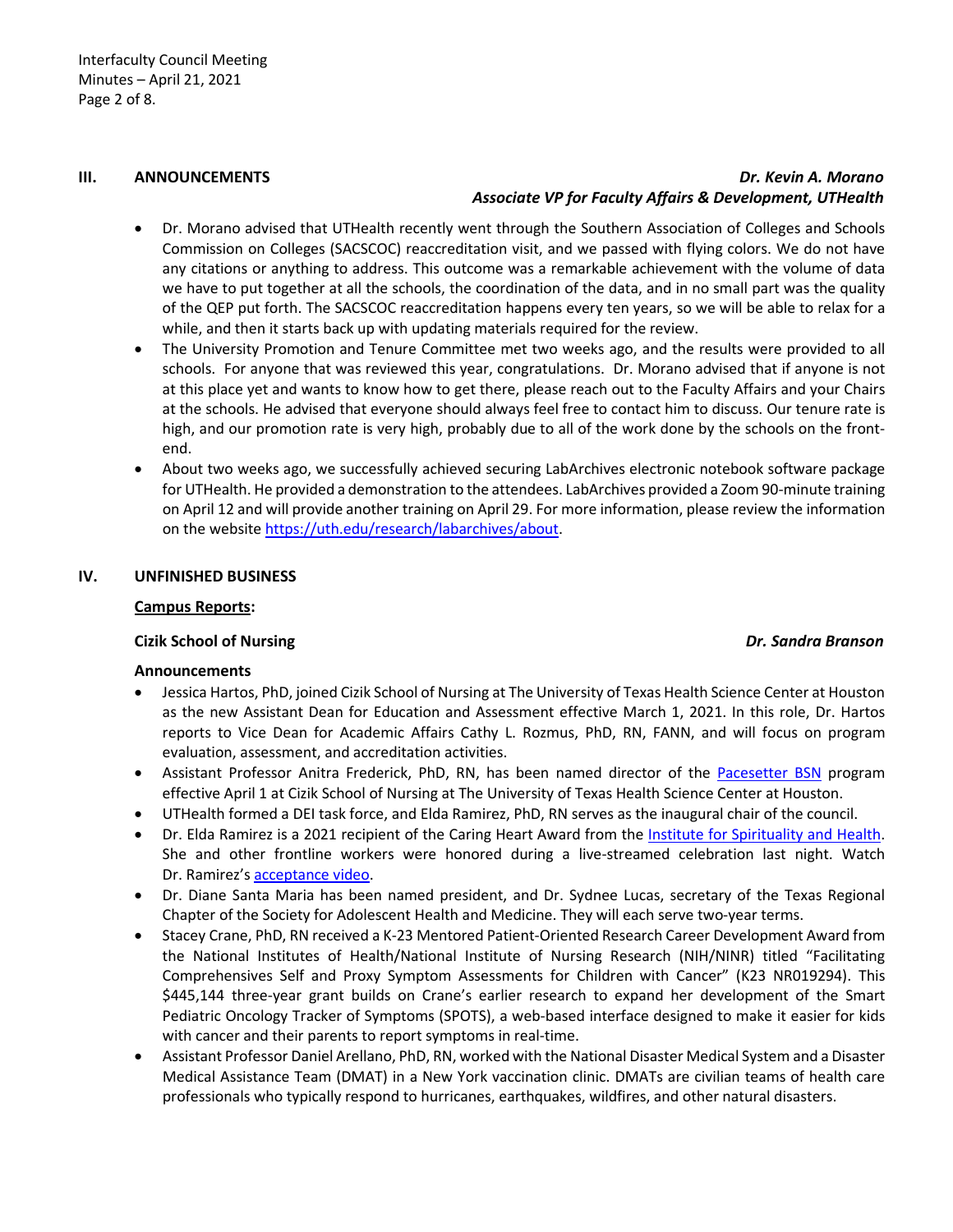- The [Nancy Bergstrom Gerontological Nursing Scholarship](https://urldefense.proofpoint.com/v2/url?u=http-3A__r20.rs6.net_tn.jsp-3Ff-3D0013x41Hq9klGAa0lgqC5C-5FzSVwnuQGb0cBO2t-5FDzFm53ITM-2Die83v7oMRzi2moMdUvK56rLvXVohS21LTzCgIgN5Henc5-2DXcd9Lg0QoqwgpRQ4HgRE7yMM874rtmZnNTQiU-2DJj-2Dn7gNlxym1M7lrdJqj4gIXbeqU62Yiww2U8WxoMz1MV9DXD7z4C9j0ZPSV8OnHGEuJAIo646GEBN80KYPagCtMBD59cH-26c-3D1NB2bmF9dFtTTOhLkQILQL1j9ES8q86gP0gi3w-5FYjcwYQfO2HNwD8w-3D-3D-26ch-3Da9dcwEvsObTAMgopjC27-5FhkcJJ6nT4syyNT0StPXXaq-5FqoM9UThLVQ-3D-3D&d=DwMFaQ&c=bKRySV-ouEg_AT-w2QWsTdd9X__KYh9Eq2fdmQDVZgw&r=zZGjQVk9U_XZS-iRzFSyMSb_Sx-zm-51NX6eDpWk0ds&m=BUE0pciINKb3CV5iXZowLSWC39CrJu8uMKDPjN01aYM&s=YPXWXzJ50jBpfCptiC03J1QmS6I5-Q31366bAlHK_cw&e=) will provide an annual award to a doctoral student with a study concentration in gerontology. The [Diane Evans Trabulsi Nursing Scholarship](https://urldefense.proofpoint.com/v2/url?u=http-3A__r20.rs6.net_tn.jsp-3Ff-3D0013x41Hq9klGAa0lgqC5C-5FzSVwnuQGb0cBO2t-5FDzFm53ITM-2Die83v7oMRzi2moMdUvTMIp-2DvT7HXg4Jd8Y-5FDpcO5C49jLPXMSqDZxBf-2DXzrUmJCjoY9z7TSPTQ-2DIFI4g-2DNRUh4pcqHGUaQ67dpcDhhAOT3m-2D0-2DhI02h9OKTw5je8hjLrOBrLQzWWtgj0xleYG5Om7R9MBM-2DiiL4RkmTV1JI1z4AKPLlI4M-26c-3D1NB2bmF9dFtTTOhLkQILQL1j9ES8q86gP0gi3w-5FYjcwYQfO2HNwD8w-3D-3D-26ch-3Da9dcwEvsObTAMgopjC27-5FhkcJJ6nT4syyNT0StPXXaq-5FqoM9UThLVQ-3D-3D&d=DwMFaQ&c=bKRySV-ouEg_AT-w2QWsTdd9X__KYh9Eq2fdmQDVZgw&r=zZGjQVk9U_XZS-iRzFSyMSb_Sx-zm-51NX6eDpWk0ds&m=BUE0pciINKb3CV5iXZowLSWC39CrJu8uMKDPjN01aYM&s=BKhHo54SghH8BJEVCeRupRpzpAu749woPos7Din4N_Q&e=) will support one Pacesetter BSN student annually.
- The CSON is in the process of creating our next 5-year Strategic Plan. Over the next few months, the CSON will make revisions based on faculty feedback as well as that of our communities of interest, including the Advisory Council, PARTNERS, students, and our hospital/community partners.
- Researchers with The University of Texas Health Science Center at Houston (UTHealth) have created an acronym, RAPIDO(c), to move forward much-needed efforts to address stroke sign and symptom awareness among at-risk Spanish-speaking individuals. A collaboration among Cizik School of Nursing at UTHealth, McGovern Medical School at UTHealth, and the UTHealth Institute for Stroke and Cerebrovascular Disease won first place at the International Neuroscience Nursing Research Symposium, and the acronym will be published by the International Stroke Conference (ISC) this week. <https://www.heart.org/en/news/2021/03/12/rapido-a-new-spanish-acronym-to-raise-stroke-awareness>



## **Operations**

- **Accreditation.** The Commission of Collegiate Nursing Education (CCNE) accreditation team found that the CSON met all standards with no compliance concerns across all four programs (Baccalaureate (BSN), Master's (MSN), Doctor of Nursing Practice (DNP), and Post-Graduate APRN Certificate).
- **Hybrid Model.** The CSON continues to work in a hybrid model for the fall/spring, with didactic courses primarily online with simulation and clinical placement in our acute care and community settings. BSN and FNP students practiced a new intraprofessional collaboration via simulation.
- **COVID-19 Vaccines**. Students and faculty from the CSON are volunteering to provide COVID-19 vaccinations.
- **COVID-19 Testing.** Nurses at Cizik School of Nursing at UTHealth's nurse-led clinic, UT Health Services, continue as the university's COVID-19 testing operation site. The employee health clinic operates a drive-thru testing center every morning, serving the nearly 9,300 employees at UTHealth.
- **Open positions**. Cizik Nursing Research Director, Director MSN Program, Director DNP Program, Associate Dean for Practice and Community Engagement, Director – Corporate Occupational Health and UT Health Services Clinic, Associate Dean of Faculty Development, and a variety of undergraduate and graduate faculty positions.

## **Publications and Presentations**

- **Meagan S. Whisenant**, Oluwatosin Bamidele, Charles Cleeland, Loretta A. Williams. Preferences of Individuals with Cancer for Patient-Reported Outcome Measures. Oncology Nursing Forum, 2021 Mar 1; 48(2):173-183. doi: 10.1188/21.ONF.173-183
- **Omobola Awoskia Oyeleye**. The HIPAA Privacy Rule, COVID-19, and nurses' privacy rights. Nursing2021, 51(2), 11-14. doi: 10.1097/01.NURSE.0000731892.59941.a9
- Muhammad E. Haque, Khader M. Hasan, Sarah George, Clark Sitton, Seth Boren, Octavio D. Arevalo, Farhaan Vahidy, Xu Zhang, Charles S. Cox Jr., **Susan Alderman,** Jaroslaw Aronowski, James C. Grotta, Sean I. Savitz. Longitudinal neuroimaging evaluation of the cortical spinal tract in stroke patients treated with autologous bone marrow cells. S*TEM CELLS Translational Medicine.* 10 March 2021. doi.org/10.1002/sctm.20-0369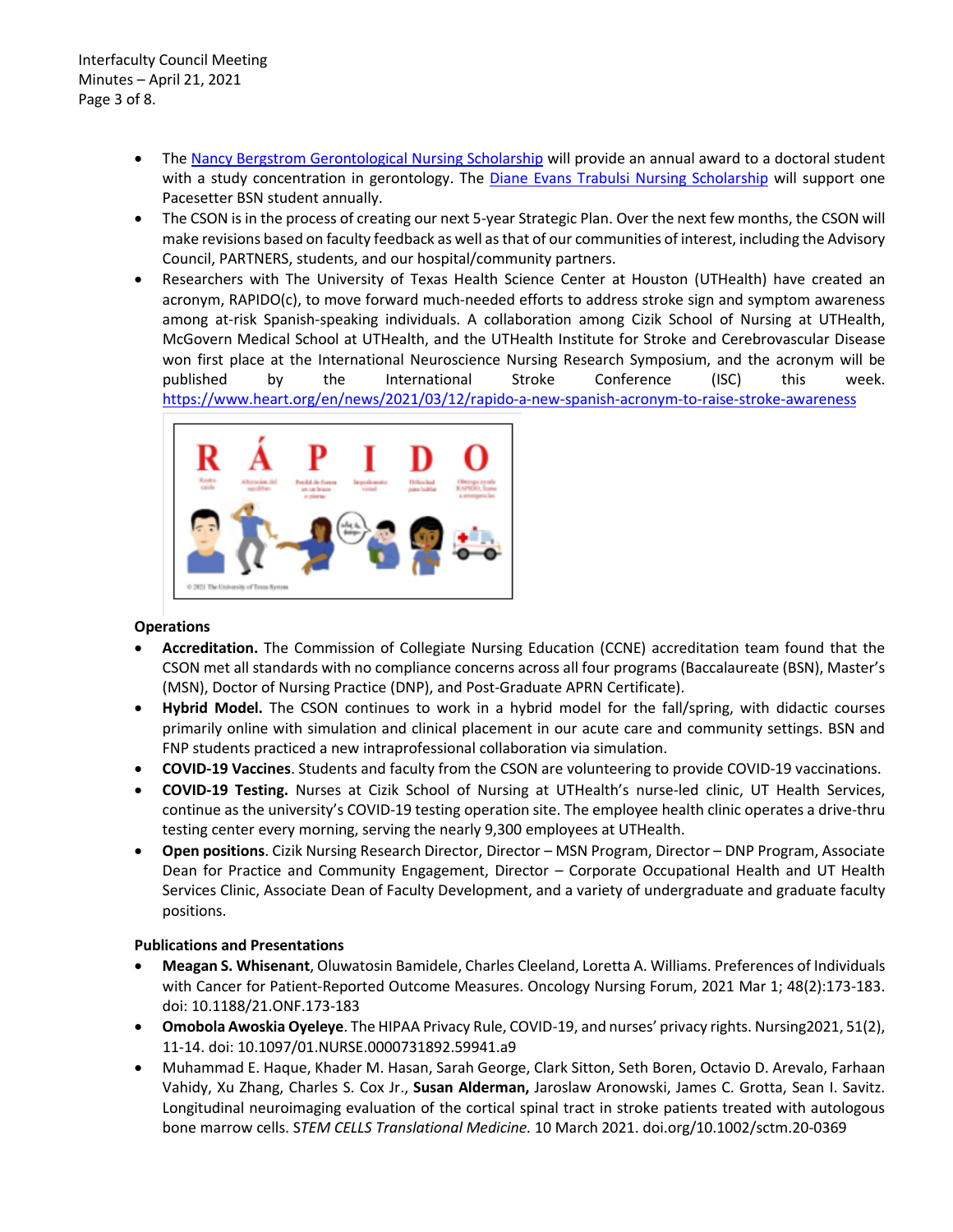- Chisom N. Iwundu, **Diane Santa Maria**, **Daphne C Hernandez**. The invisible and forgotten: COVID-19 inequities among people experiencing homelessness. *Family and Community Health,* 2021 Apr-Jun 01; 44 (2), 108-109*.* doi:10.1097/FCH.0000000000000287
- Layton Reesor-Oyer, Rosenda Murillo, Emily C. LaVoy, Daniel P. O'Connor, Yu Liu, and **Daphne C. Hernandez**. Evaluation of the role of leisure-time physical activity and sedentary behavior simultaneously on the incomeoverweight/obesity relationship. *International Journal of Environmental Research and Public Health*. 2021 March 18; 18(6), 3127. DOI: 10.3390/ijerph18063127
- Sujan T. Reddy, Nikunj Satani, **Jennifer E. S. Beauchamp**, Sudhakar Selvaraj, Suja S. Rajan, Mohammad H. Rahbar, Amirali Tahanan, Sori Kim, Travis Holder, Xiaoqian Jiang, Luyao Chen, Haris Kamal, Hari Kishan R. Indupuru, Tzu?Ching Wu, Sean I. Savitz. A Metanalysis of the Global Impact of the COVID-19 Pandemic on Stroke Care & the Houston Experience. *Annals of Clinical and Translational Neurology*. 22 Feb 2021; doi:10.1002/acn3.51322
- **Linda Cole, DNP, RN.** The impact of guided imagery on pain and anxiety in hospitalized adults. *Pain Management Nursing*. 24 March 2021. Published online ahead of print. doi: 1016/j.pmn.2021.02.007
- Carlos A. Pérez-Aldana, Allison A. Lewinski, **Constance M. Johnson**, Allison A. Vorderstrasse, Sahiti Myneni. Exchanges in a Virtual Environment for Diabetes Self-Management Education and Support: Social Network Analysis. *JMIR Diabetes*. 2021;6(1):e21611. doi:10.2196/21611
- Loren Berman, Kristy L. Rialon, Claudia M. Mueller, **Madelene Ottosen**, Andrea Weintraub, Brian Coakley, Mary L Brandt, Kurt Heiss. Supporting recovery after adverse events: an essential component of surgeon wellbeing. *Journal of Pediatric Surgery*, 2021 Jan 9; S0022-3468(21)00016-6. doi: 10.1016/j.jpedsurg.2020.12.031
- Sajeevika S. Daundasekara, Chisom N. Iwundu, **Daphne C. Hernandez, Diane Santa Maria**, Michael J. Zvolensky, Darla E. Kendzor & Michael S. Businelle (2021) Depression is associated with poor physical health through lower distress tolerance among adults experiencing homelessness. *Journal of Social Distress and Homelessness*. Published online 03 Apr 2021. DOI: 10.1080/10530789.2021.1908488
- Felicia A. Jefferson, Matthew T. Hora, **Sabrina L. Pickens**, Hal Salzman. 2021. *The Impact of COVID-19 on Tenure Clocks, the Evaluation of Productivity, and Academic STEMM Career Trajectories*: Paper commissioned by the Committee on Women in Science, Engineering, and Medicine.
- **D. Santa Maria**, C. Markham, S. M. Misra, D. C. Coleman, M. Lyons, C. DesOrmeaux, S. Cron, and V. Guilamo-Ramos. Effects of a randomized controlled trial of a brief, student-nurse-led, parent-based sexual health intervention on parental protective factors and HPV vaccination uptake. *BMC Public Health*, 21, 585 (2021). doi.org/10.1186/s12889-021-10534-0
- Heather V. Nelson-Brantley, K. David Bailey, Joyce Batcheller, Laura Caramanica, Barbara Cherry, **Francine Snow**, Nora Warshawsky (2021). Nurses taking the lead: A look back to move forward. *The Journal of Nursing Administration*, 51(3), 120 122. doi:10.1097/NNA.0000000000000980
- Layton Reesor-Oyer, Aliye B. Cepni, Che Young Lee, Xue Zhao, and **Daphne C. Hernandez.** Disentangling food insecurity and maternal depression: Which comes first? *Public Health Nutrition*, 01 Feb 2021. Published online. DOI: 10.1017/S1368980021000434
- **Daphne C. Hernandez,** Lauren E. Holtzclaw. Commentary: The Impact of the COVID-19 Pandemic and the Economic Recession on Food Insecurity: Short- and Long-term Recommendations to Assist Families and Communities. *Family & Community Health*, April/June 2021; Vol. 44(2) 84-86. Published online ahead of print. doi: 10.1097/fch.0000000000000291
- Fernanda Velasco-Huerta, **Elda G. Ramirez**, Samuel S. Payén, Arlene Alvarez, **Madelene J Ottosen, Daphne C Hernandez**. Social Determinants of Health and Latinx Families, Risk for COVID-19 Infection. *Family & Community Health*, April/June 2021; Vol. 44(2), 99-101. Published online ahead of print. doi:10.1097/FCH.0000000000000289
- **Lewandowski, Sara; Strunk, Faith; Mathew-Joseph, Nitha**. An Introductory Online Affirmation Discussion for First-Semester RN-BSN Students. *Nurse Educator*, January 15, 2021. Published online ahead of print. doi: 10.1097/NNE.0000000000000975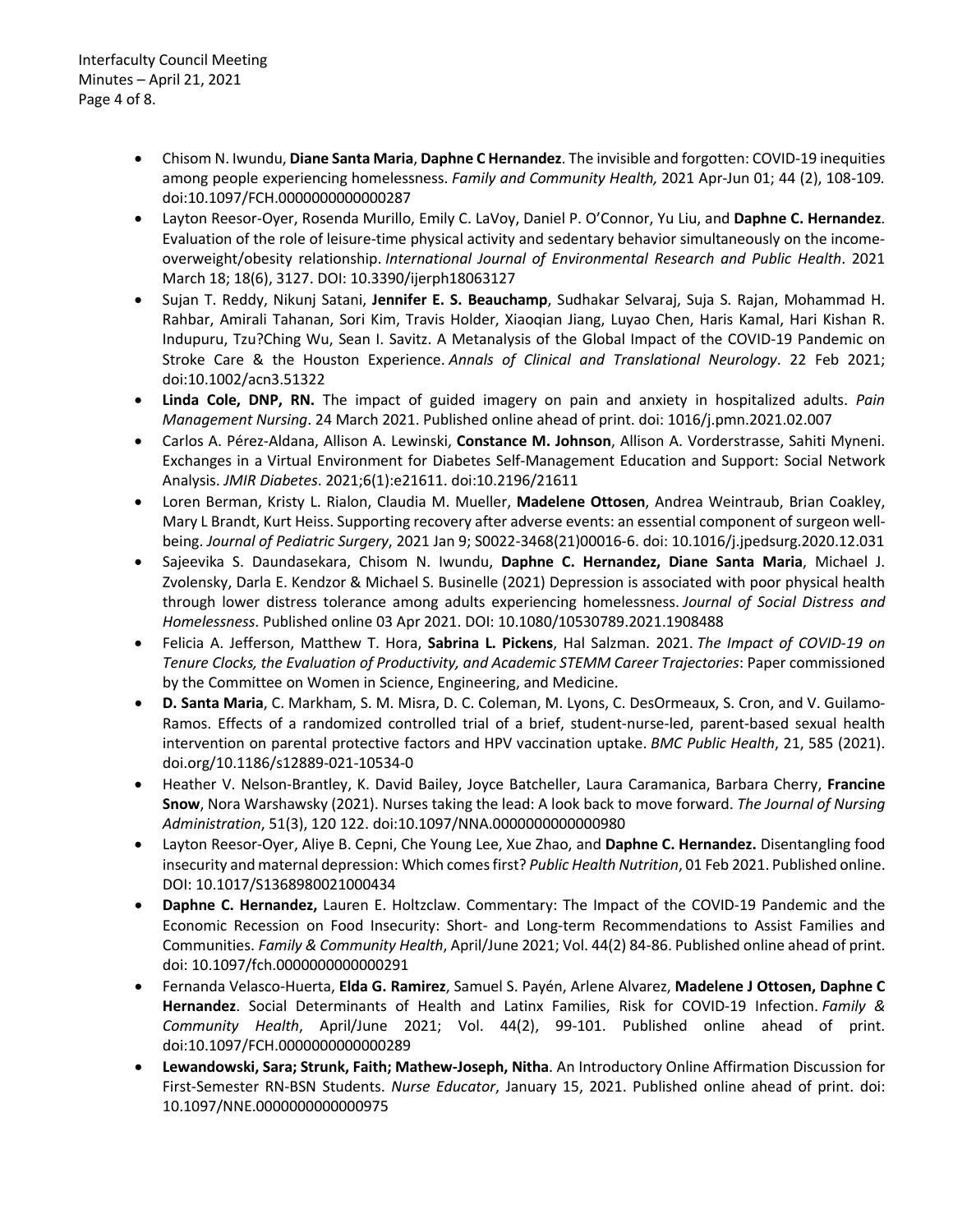• **Maja Djukic, PhD, RN, FAAN**; Jason Fletcher PhD; Amy Witkoski Stimpfel, PhD, RN; Christine Kovner PhD, RN, FAAN. Variables Associated With Nurse-Reported Quality Improvement Participation. *Nurse Leader*, 19(1). February 2021. Pages 76-81, ISSN 1541-4612. doi:10.1016/j.mnl.2020.06.009

## **Graduate School of Biomedical Sciences** *Dr. Nicholas De Lay*

## **Virtual GSBS Student Research Day is on Thursday, June 24th.**

- Keynote speaker is Shelina Ramnarine, Ph.D. from Janssen PharmaceuticalCompanies
- Other events include an Oral Skills presentation competition and an Elevator speech competition.
- Additional information can be found at: https://gsbs.uth.edu/gsrd/index.htm

## **2021 GSBS Spring Awards Common Application is due by Monday, April 26th.**

- GSBS is accepting submissions for the Spring Common Application Cycle for fellowships and scholarships.
- 10 Fellowship and 2 Scholarships will be awarded.
- More information can be found at: https://gsbs.uth.edu/current-students/awards-and- fundingopportunities/scholarships-and-fellowships.htm

## **Dr. Eric Swindell, Associate Dean of Graduate Education, has left GSBS.**

- Dr. Swindell has accepted a position as Associate Dean of the Graduate School of Biomedical Sciences at Baylor College of Medicine. His last day of work at GSBS was April 16th.
- Dr. Swindell joined GSBS as Assistant Dean of Graduate Education in 2015.

## **McGovern Medical School** *Dr. Catherine Ambrose*

- The McGovern Faculty Senate task force on faculty mentoring, headed by Dr. Nahid Rianon, is continuing to meet with Dr. Morano to develop a faculty mentoring program
- At recent Faculty Senate meetings:
	- o We had updates on Women Faculty Forum sessions, including the "Picture a Scientist" viewing and roundtable discussion as well as the International Day of Women and Girls in Science Symposium (held February 11) with Nancy Hopkins.
	- $\circ$  UTP continues to move towards the EPIC EMR conversion, and we have had multiple updates on how this is progressing. Go Live Date is May 8.
	- o The Summer Research Program has been revised to only include McGovern medical students for summer 2021.
	- o President Colasurdo gave an update on the Texas budget cycle and McGovern MS budget. UTHealth is doing well (in the black), and the legislative session seems to be going well.
		- a. Graduation will be in person this year at Minute Maid Park, with limited family members invited. Students will be split into two different groups:
			- i. Medical School, Graduate School, and School of Informatics on May 2<sup>nd</sup>
			- ii. Nursing School, Dental School, School of Public Health on May 23rd
	- o Search for a new Dean is progressing. Some finalists are being interviewed.
	- o An introduction to the new ELN system, LabArchives, was presented.
	- $\circ$  Recent meetings included updates from our Diversity, Equity and Inclusion office, the MMS Admissions Committee, and the University of Texas System Health Biobank Consortium (UTSHB).

### **School of Biomedical Informatics (SBMI):** *Dr. Kirk Roberts*

• Professor Hua Xu has been promoted to Associate Dean for Innovation. He will help guide SBMI researchers in innovation, product development, and technology transfer in this role. In the short term, this includes a specific focus on business operations at SBMI, UTHealth, and UTHealth affiliated clinical entities. In 2018, Professor Xu founded Melax Technologies, Inc., which develops tools for machine learning and natural language processing applications.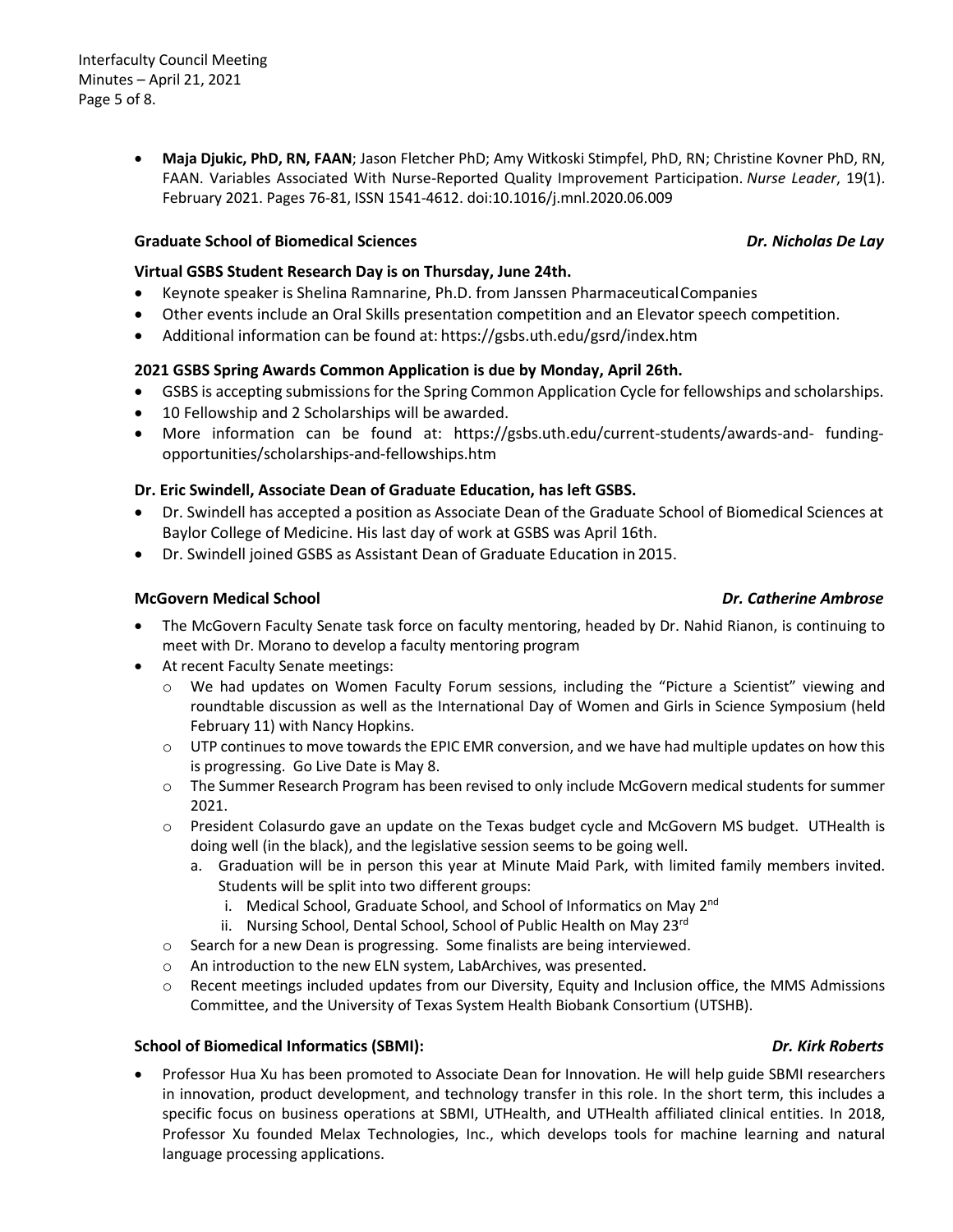- In March 2021, SBMI hosted its fourth Datathon (in a virtual format). Participants included undergraduate and graduate students from the Gulf Coast Consortia institutions as well as students studying at other universities in the Houston area. These students used their programming skills and knowledge of machine learning to focus on the event theme – building an algorithm to predict stroke patient rehabilitation scores. The effort was led by SBMI's Dr. Xiaoqian Jiang in collaboration with Dr. Sean Savitz of the UTHealth Institute for Stroke and Cerebrovascular Disease. A total of 26 students participated in the 24-hour competition.
- The first cohort of students in the Doctorate in Health Informatics (DHI) program, which is the first-degree program of its kind in the world, is preparing for their qualifying exams later this semester. Dr. Angela Ross is leading the qualifying exam development process. Unlike SBMI's traditional doctorate qualifying exam, the DHI qualifying exam will focus on the science of implementing state-of-the-art informatics research into clinical practice. The DHI program as a whole is led by Drs. Susan Fenton, Debora Simmons, and Angela Ross.

# **School of Dentistry** *Dr. Michele White*

- UTSD Table Clinics were successful with a plan for students to present in person at the annual Greater Houston Dental Society the Star of the South Convention this summer
- Behind the Smile Event TBD
- UTSD pre-doctoral students have been able to see patients for dental procedures that do not produce aerosols without the need to have an assistant. Pre-doctoral, Post-doctoral, and UT Dentist clinics have been productive.
- April 30 Last day of Spring Clinic
- May 3 8: Western Regional Examining Board (WREB)
- May 23 Commencement with SCON, SPH; Dr. John Zerwas as commencement speaker
- UTSD Strategic Plan Refresh Discuss at Faculty Retreat with faculty this summer
- June 1 First day of Summer clinic

## **School of Public Health** *Dr. Ross Shegog*

Faculty Council continuing and new items (selected):

- Nominations for faculty chair.
- Faculty development, recruitment, and retention review.
- Faculty equity (IDEA committee)
- Onboarding and mentoring
- Workload dashboard.
- Planning for returning to campus
- AAR and peer review  $$ 
	- o Instructions for Faculty on Different Tracks for AAR and Peer Review
	- o Quantifying Service and Public Health Practice/Engagement Activities on AAR
	- o List Publications for Calendar Years instead of Two Academic Years on AAR

## Upcoming public health campus events (selected):

- The Brownsville campus continues to celebrate its  $20<sup>th</sup>$  anniversary with speakers and featured stories.
- 29<sup>th</sup> Annual James Steele Lecture featuring Dr. Carol J. Baker presenting "Developing Vaccines to Emergent Pathogens: "Lessons From Group B Streptococcal Perinatal Disease."

Media exposure (selected):

- Katelyn Jetelina, PhD, MPH, spoke to KHOU-TV Channel 11 about an emergency external advisory panel meeting called by the U.S. Centers for Disease Control and Prevention on the Johnson & Johnson vaccine and the impact this pause may have on the nation's vaccine efforts.
- Maria Fernandez, PhD, was interviewed by Univision Houston Channel 45 about the importance of being vaccinated against HPV.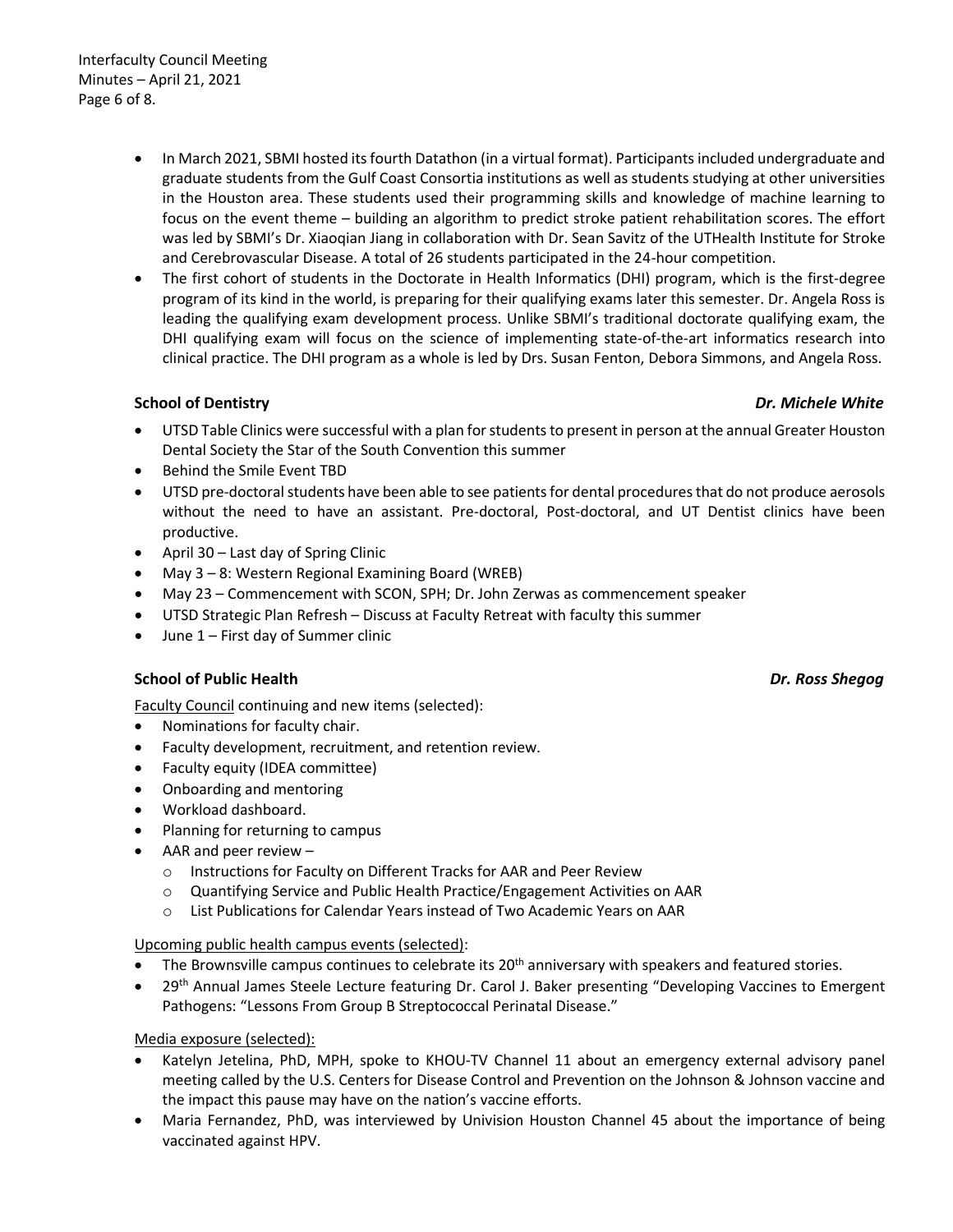Interfaculty Council Meeting Minutes – April 21, 2021 Page 7 of 8.

### Dissertation / thesis presentations

One dissertation defense, 3 dissertation proposal defenses, and 2 thesis presentations are occurring in the second half of April 2021.

Dissertation presentations

Three proposal defenses are occurring in Jan. 2021.

## **The UTHealth Diversity, Equity Inclusion (DEI) Council Update** *Dr. Elda Ramirez for Dr. Elaheh Ashtari*

• Our Legal Affairs Office reviewed the Bylaws, and the Task Force is now an official UTHealth Council. The DEI Council has an equal number of faculty and staff on the Council and a student representative from each school. The Council had its first meeting in March and will meet again the week of April 26. The Task Force identified that we want to have something established for all schools regarding diversity, equity, and inclusion concepts. Our goal is to ensure that all schools are speaking the same language. The Council is very transparent and conducts honest and positive discussions. We need to be able to respond in the best way to 'help' and not 'hurt' people. Dr. Ramirez encouraged the membership to communicate to their respective schools that this Council is diligently working and responding in an intelligent, professional, and respectful way. A website is also being created where educational opportunities, seminars, announcements, etc., will be easy for all to access.

### **V. MISCELLANEOUS**

### **UTFAC Update:** *Dr. Elda Ramirez*

# The fourteen institutions usually meet each quarter. We have been meeting virtually during the pandemic, and instead of a two-day in-person meeting in Austin, we have attended a six-hour-long virtual meeting on one day. Dr. Ramirez shared a few of the main topics being discussed by the UTFAC are (1) a big push regarding paternal leave, (2) seeking relief for the tenure track faculty by releasing fiscal year 2020 from counting on their tenure clock.

• Dr. Ramirez is the chair for the ad-hoc committee on diversity, and she is using the model of placing diversity on this council's agenda, also at the UTFAC level.

### **IFC Chair-Elect Nominations:** *Dr. Champagne-Langabeer*

Dr. Champagne-Langabeer announced that it is time for the IFC Chair-Elect Nominations process. She encouraged the membership to consider self-nominating or nominating an IFC member for this position. She reminded the membership of the IFC's Bylaws, Article 4, Section 3, as follows:

*"The duties of the Chair-Elect shall be to serve as parliamentarian, participate in voting on the IFC, and on the IFC Executive Committee. In the absence of the Chair, the Chair-Elect will preside at meetings, and otherwise carry out the duties of the Chair. The Chair-Elect will assume the Chair position of the IFC after completion of a one-year term. The Chair will assume Past-Chair position of the IFC after completion of a one-year term."*

Each nominee will provide a short description of his/her proposed role and plans for the IFC and address the membership before a formal vote. A confidential voting poll will be conducted after the June meeting. Once all votes are received and tallied, we will make the announcement.

Dr. Champagne-Langabeer did explain the types of activities she engages in on behalf of the IFC. As Chair of the IFC, she explained the different groups she participates with on the local and UT System levels.